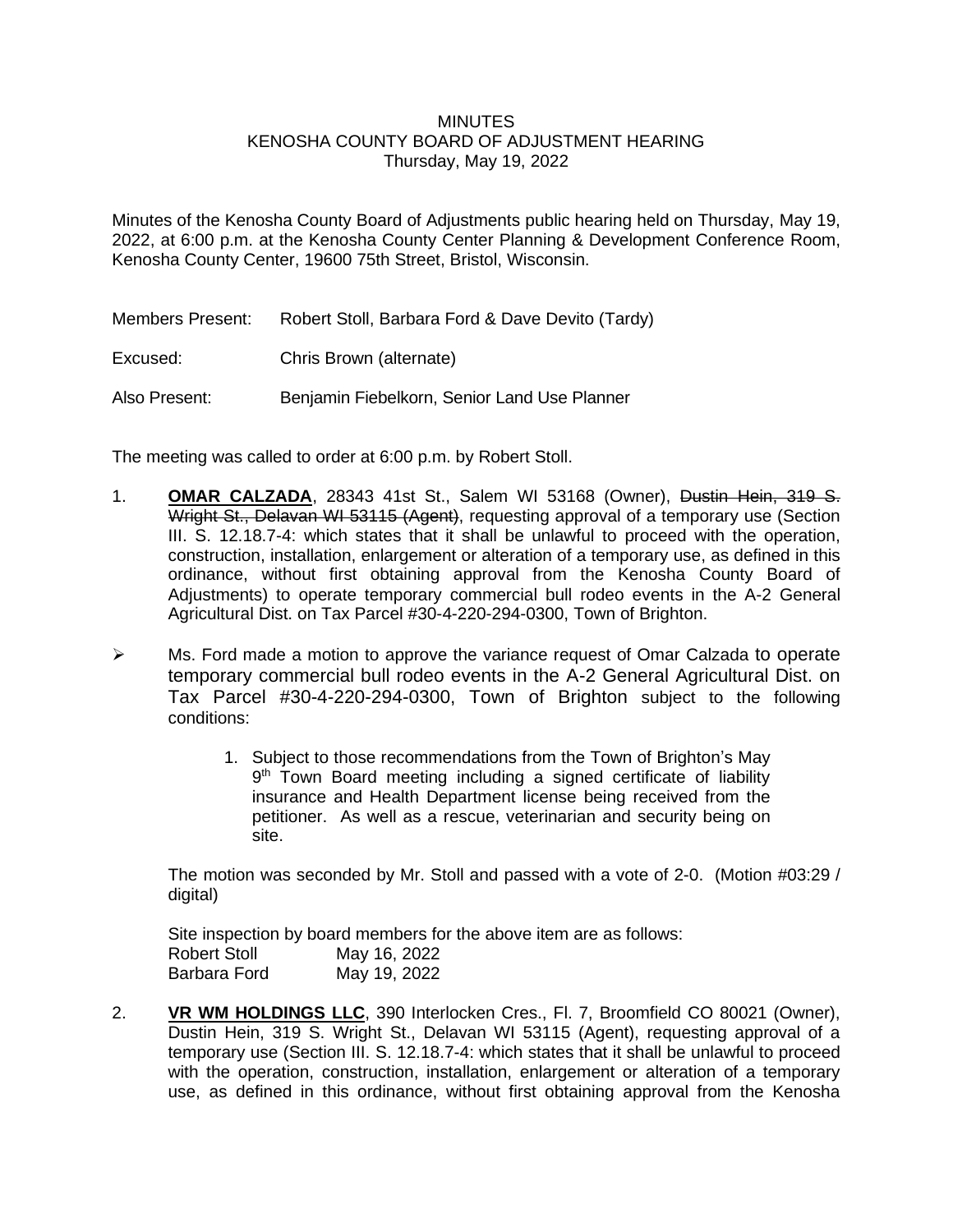County Board of Adjustments) to operate a temporary fireworks sales stand in the PR-1 Park-Recreational Dist. on Tax Parcel #60-4-119-364-0300, Town of Randall.

➢ Ms. Ford made a motion to approve the variance request of VR WM Holdings to operate a temporary fireworks sales stand in the PR-1 Park-Recreational Dist. on Tax Parcel #60-4-119-364-0300, Town of Randall.

Ben Fiebelkorn stated for the record that Board member Dave Devito arrived tardy at the meeting at this time (09:10 / digital)

The motion was seconded by Mr. Stoll and passed with a vote of 3-0. (Motion #08:28 / digital)

Site inspection by board members for the above item are as follows: Robert Stoll May 13, 2022 Barbara Ford May 16, 2022 Dave Devito May 18, 2022

- 3. **NEW GENERATION RV**, 5712 392nd Ave., Burlington WI 53105 (Owner), Dustin Hein, 319 S. Wright St., Delavan WI 53115 (Agent), requesting approval of a temporary use (Section III. S. 12.18.7-4: which states that it shall be unlawful to proceed with the operation, construction, installation, enlargement or alteration of a temporary use, as defined in this ordinance, without first obtaining approval from the Kenosha County Board of Adjustments) to operate a temporary fireworks sales stand in the B-3 Highway Business Dist. on Tax Parcel #95-4-219-314-0640, Town of Wheatland.
- ➢ Mr. Devito made a motion to approve the variance request of New Generation to operate a temporary fireworks sales stand in the B-3 Highway Business Dist. on Tax Parcel #95-4-219-314-0640, Town of Wheatland subject to the following conditions:
	- 1. Subject to those recommendations from the Town of Wheatland stated in a letter dated May 18, 2022 from Sheila M. Siegler, Town of Wheatland Clerk.
	- 2. Subject to the gravel pad being removed from the property should the applicant not come back for subsequent renewals unless it's permanent location and use is approved by Planning & Development.

The motion was seconded by Ms. Ford and passed with a vote of 3-0. (Motion #21:07 / digital)

Site inspection by board members for the above item are as follows:

| <b>Robert Stoll</b> | May 18, 2022 |
|---------------------|--------------|
| Barbara Ford        | May 16, 2022 |
| Dave Devito         | May 18, 2022 |

- 4. **Citizens Comments - NONE**
- 5. **Approval of Minutes**